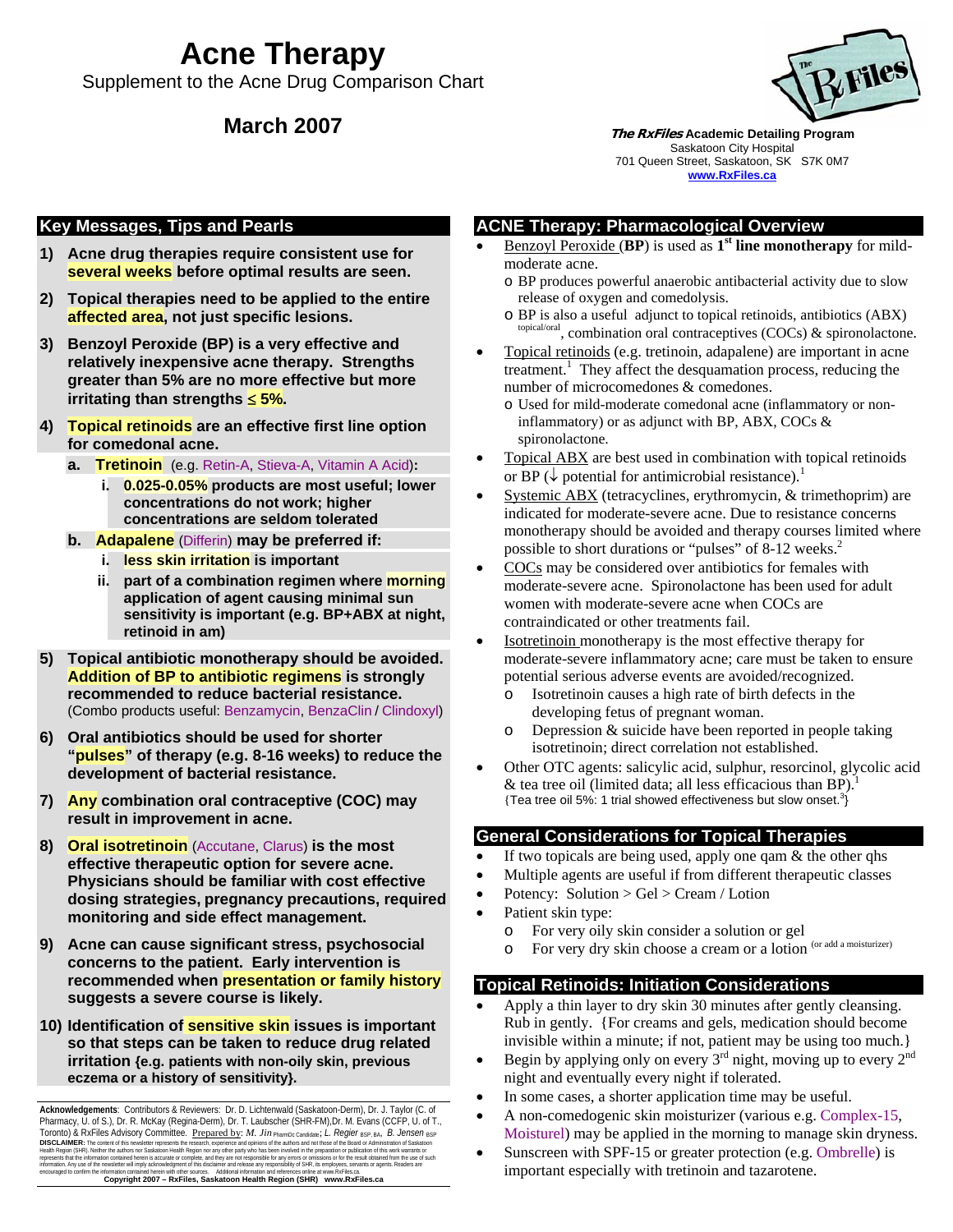#### **BP: Initiation Routines to Minimize Irritation**

- Less frequent (every 2-3 night) application may be useful early in therapy; begin with low concentration [2.5%]; avoid more irritating formulations (e.g. acetone- & alcohol- based gels) unless skin is oily.
- Alternatively, apply for 15 minutes the  $1<sup>st</sup>$  evening. Each evening the time should be doubled until left on for 4 hours & subsequently all night. Once tolerance is achieved, the strength may be increased to 5%.
- Alternatively, BP can be applied for 2 hours for 4 nights, 4 hours for 4 nights, and then left on all night.

### **Managing Adverse Effects (Skin)**

- Dryness can be managed with non-comedogenic moisturizers; avoid use of scrubs and astringents.
- If irritation occurs with tretinoin, switch to adapalene.
- If possible,  $\downarrow$  the strength or contact time (topicals) initially to prevent further irritation, and gradually  $\uparrow$  as tolerated.
- For sensitive skin: 2% clindamycin in Complex 15 Lotion or Cetaphil Cleanser qHS  $+ 2.5\%$  H<sub>2</sub>O-based BP qAM.<sup>4</sup>

### **Facts for the Patient**

- Stress may exacerbate psychological reaction to acne.
- It can take at least 8 weeks of a prescribed treatment before the patient sees any improvement. Acne may even get worse before it gets better. Focus on less new lesions.
- Wash the face no more than twice per day with a mild nonalkaline soap / soap-free cleanser & lukewarm water. Cleaning the skin too often may aggravate acne & cause flare ups. Acne is not caused by dirt or surface oil.
- Use the fingertips or a soft wash cloth to wash the face.
- Picking at acne lesions may cause scarring NO PICKING.
- There is NO cure for acne.
- There is no evidence to support that chocolate or sugar will cause acne. Certain foods may make some patients' acne worse and should be avoided. No specific food/diet has been proven to worsen or improve acne.
- Acne affects adults as well as children.

## **Acne Vulgaris Versus Acne Rosacea**

- Acne rosacea is a chronic skin eruption with flushing and dilation of small blood vessels in the face, especially nose and cheeks. Its etiology differs significantly from acne vulgaris and should not be confused given the different approach to treatment (See Table 2).
- Effective treatments include topical metronidazole, benzoyl peroxide 5%/erythromycin 3% gel, benzoyl peroxide 5%/clindamycin 1% gel, benzoyl peroxide (BP) alone, azelaic acid, and sodium sulfacetamide10%/sulfur 5%. Oral tetracycline was effective by physician assessment, but not by patient assessment.<sup>5</sup>

# **Antibiotics (ABX): Considerations**

- Using BP with topical ABX is strongly recommended to reduce the risk of bacterial resistance!
- Oral ABX are useful for more extensive/severe inflammatory acne; however, due to bacterial resistance concerns, shorter "pulse" courses may be preferred over longer-term maintenance therapy.
- Topical antibiotics are useful as follow-up to an oral ABX course.

### **COCs: Role in women with acne** <sup>6</sup>

- Acne accompanied by mild or moderate hirsutism
- Inadequate response to other acne treatments
- Acne that began or worsened in adulthood
- Premenstrual flares of acne
- Excessive facial oiliness
- Inflammatory acne limited to the "beard area"

## **What COCs have the official indication for acne tx?**

- In Canada, Alesse, Tri-cyclen & Diane 35 have official indications for acne in the product monograph.
- Yasmin is as efficacious as Tri-cyclen<sup>7</sup> & Diane  $35^8$  for mildmoderate acne, but not officially indicated. (Yaz in the USA recently got acne FDA indication)
- All COCs are generally beneficial, likely due to estrogens effect on sex hormone binding globulin (SHBG) resulting in an antiandrogenic effect.<sup>9,10</sup> Limited and conflicting evidence does not support the superiority of one progestin over another.

#### **Can Diane 35 be used as contraceptive?**

• Berlex Canada does not recommend that Diane 35 be prescribed as contraception alone. They recommend the use of alternative contraception while on Diane 35. However, Diane 35 is indicated for contraceptive monotherapy in other countries (e.g. Australia).

## **Isotretinoin (Accutane, Clarus) Highlights<sup>11</sup>**

- Official indications: severe nodular and/or inflammatory acne, acne conglobata & recalcitrant acne.
- Other considerations:
	- ♦ extensive acne involving face and trunk, associated with scarring; failure to respond to or inability to tolerate systemic antibiotics and/or hormonal therapy; family history
	- ♦ Significant psychological distress because of acne
- Due to common side effects, avoid concurrent acne topicals, vitamin A supplements, and follow-up topical retinoids for about 4 months

#### **Diet**

- There is anecdotal evidence that certain foods exacerbate acne<sup>12</sup>
- Chocolate the evidence that chocolate is acnegeic had several methodological flaws<sup>12</sup>: small sample size<sup>13</sup>; treatment duration and follow-up not long enough to detect changes<sup>14,15</sup>; and high fat content of control bar may have been acnegenic<sup>16</sup>
- Advice regarding diet should be individualized.

| Table 2: Acne Vulgaris vs Acne Rosacea                                                                                                                                                                                                                                                                                                                                                                                                                                                                   |           |        |                 |                |                         |                                                 |                                                                    |  |  |
|----------------------------------------------------------------------------------------------------------------------------------------------------------------------------------------------------------------------------------------------------------------------------------------------------------------------------------------------------------------------------------------------------------------------------------------------------------------------------------------------------------|-----------|--------|-----------------|----------------|-------------------------|-------------------------------------------------|--------------------------------------------------------------------|--|--|
| Acne variant                                                                                                                                                                                                                                                                                                                                                                                                                                                                                             | COMEDONES |        | <b>PUSTULES</b> | <b>PAPULES</b> | <b>NODULES</b>          | Other distinguishing factors                    | <b>Treatment Options</b>                                           |  |  |
|                                                                                                                                                                                                                                                                                                                                                                                                                                                                                                          | OPEN      | CLOSED |                 |                |                         |                                                 |                                                                    |  |  |
| Acne                                                                                                                                                                                                                                                                                                                                                                                                                                                                                                     |           |        |                 |                |                         | Most: ages 12-24; may improve in sunshine;      | See RxFiles Acne Drug Comparison                                   |  |  |
| <b>Vulgaris</b>                                                                                                                                                                                                                                                                                                                                                                                                                                                                                          |           |        |                 |                | may affect chest & back | Chart at www.RxFiles.ca                         |                                                                    |  |  |
| Acne                                                                                                                                                                                                                                                                                                                                                                                                                                                                                                     |           |        |                 |                | $+/-$                   | Ages 30-70; erythema, edema, telangiectasia,    | metronidazole topical, BP+/- Clinda gel, sulphur                   |  |  |
| Rosacea                                                                                                                                                                                                                                                                                                                                                                                                                                                                                                  |           |        |                 |                |                         | flushing, rhinophyma, ocular rosacea; head area | topical, isotretinoin if severe; other azelalc acid; tetracycline? |  |  |
| Closed comedone (whitehead): non-inflamed (non-red) follicular opening containing a keratotic plug with a thin overlying epidermal membrane; Open comedone (blackhead):<br>non-inflamed (non-red) follicular opening containing a keratotic plug that appears black; Papule: small round to oval red elevation of the skin (1-4 mm); Pustules: resembles a papule<br>with a central pocket of pus; Nodule/Cyst: poorly marginated, red tender, sometimes draining, 0.2-3.0cm, indurated mass in the skin |           |        |                 |                |                         |                                                 |                                                                    |  |  |